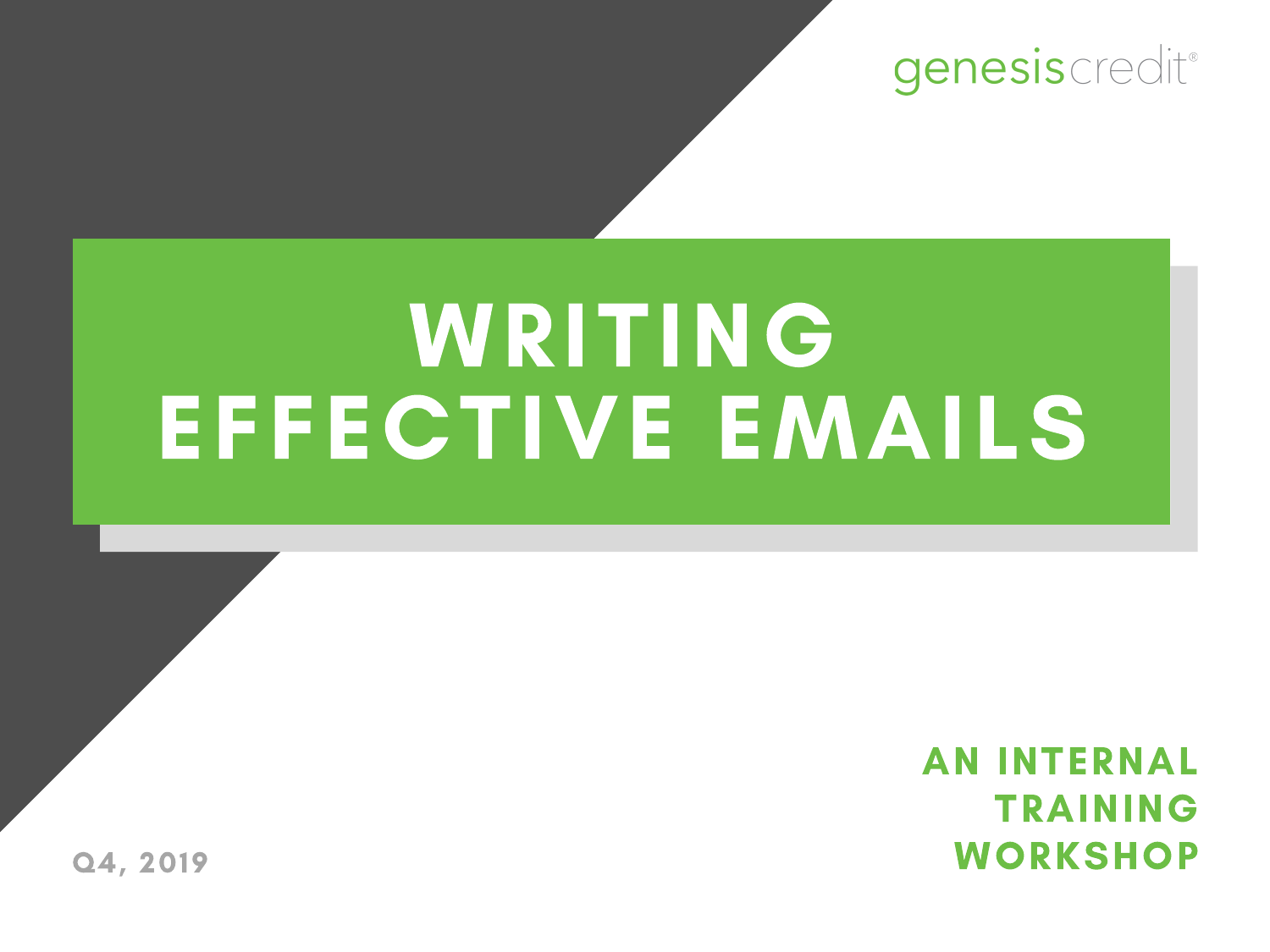# **WORKSHOP** FLOW

#### OUTLINE OF TOPICS

Introduction Best Practices Questions & Answers Activity Debrief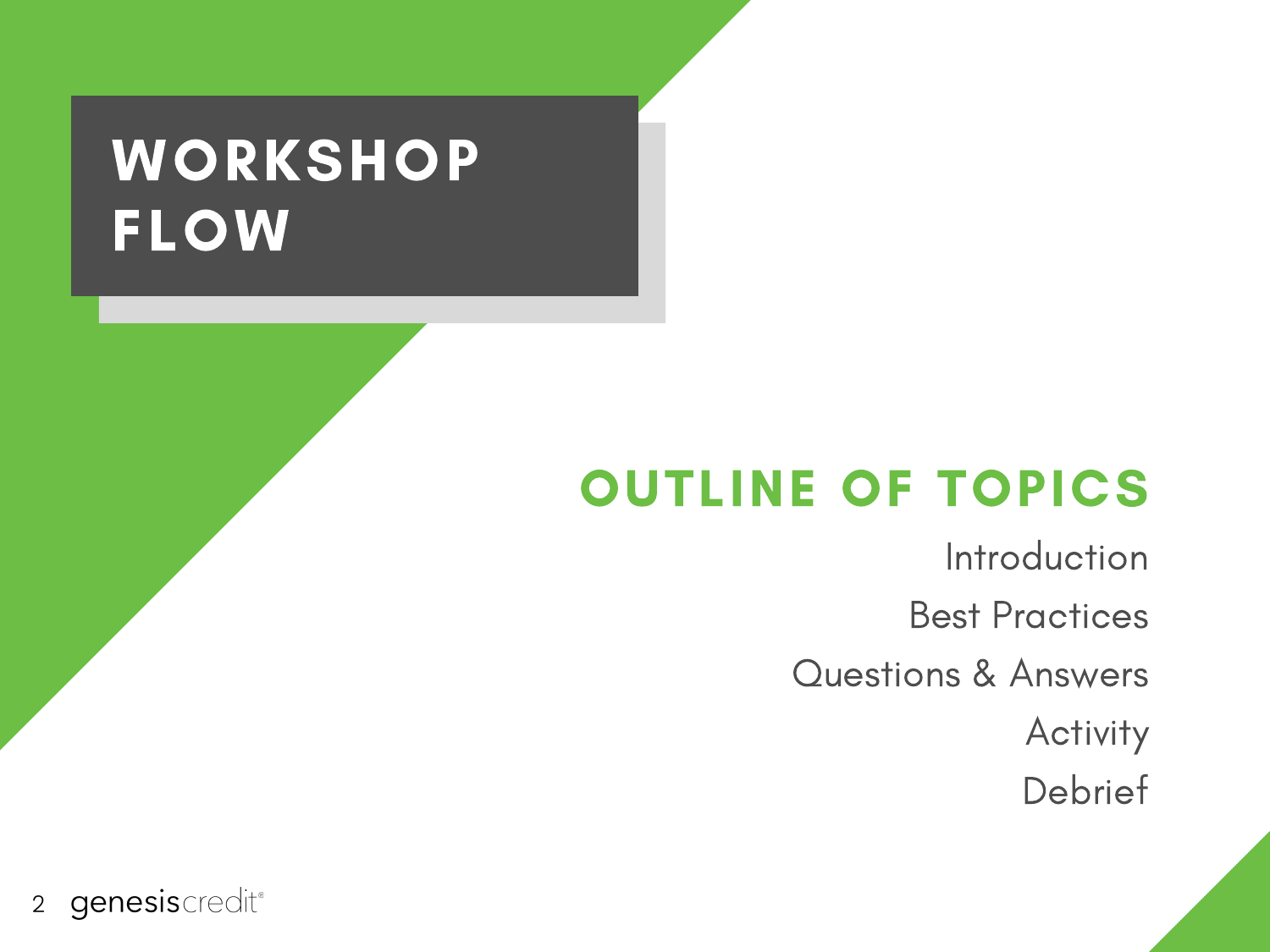### INTRODUCTION

#### WRITING EMAILS ALLOWS US TO:

- Communicate with partners
- Communicate internally
- Ask questions
- Answer questions
- Clarify concerns

#### AVERAGE WORDS IN A **MARKETING EMAIL**

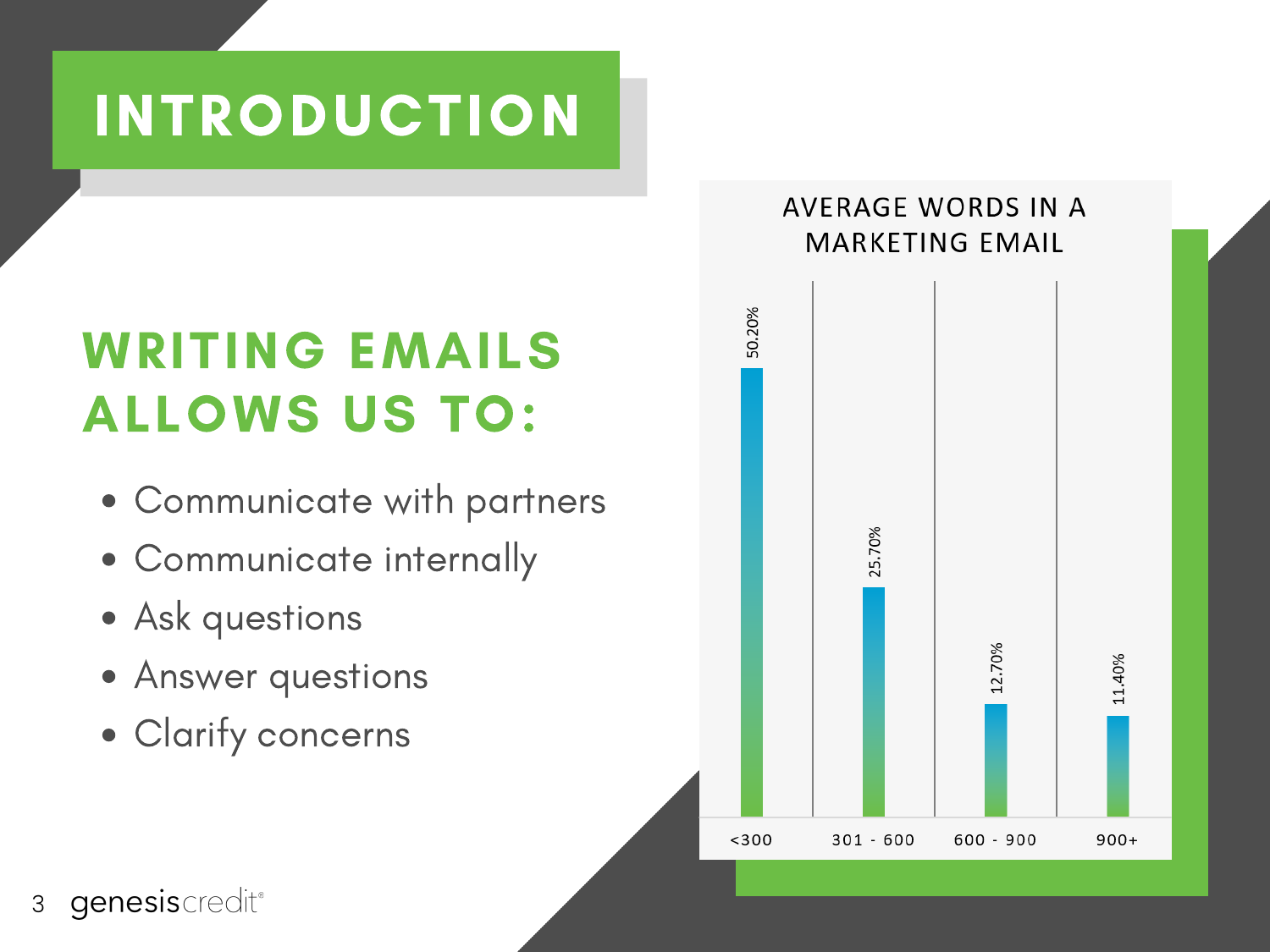# BEST PRACTICES

Clarify writing tone Understand reader ' s assumptions Ensure timely responses

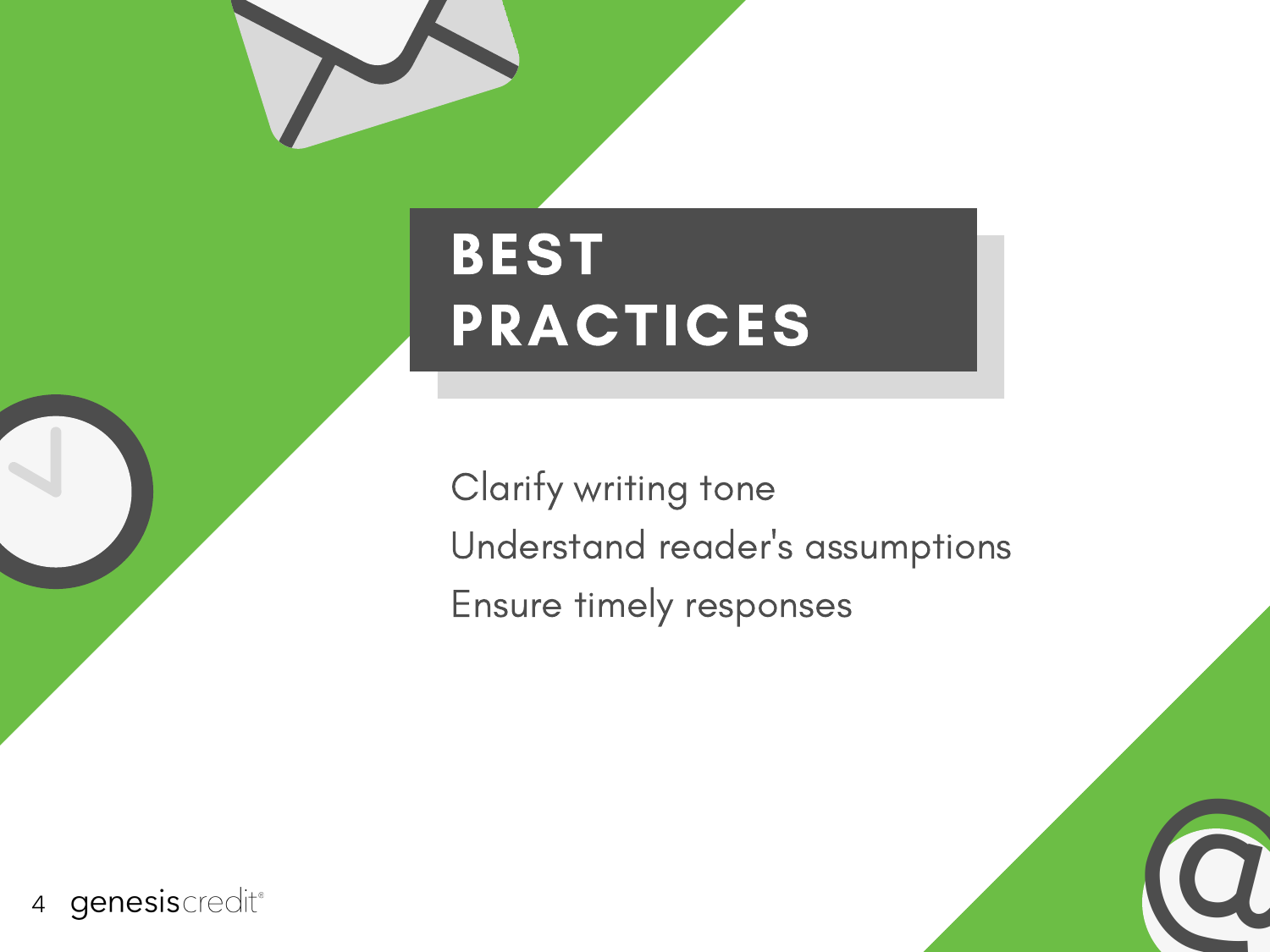### TONE OF WRITING



Unknown online Too formal or

casual

Previous experiences

Lacking clarity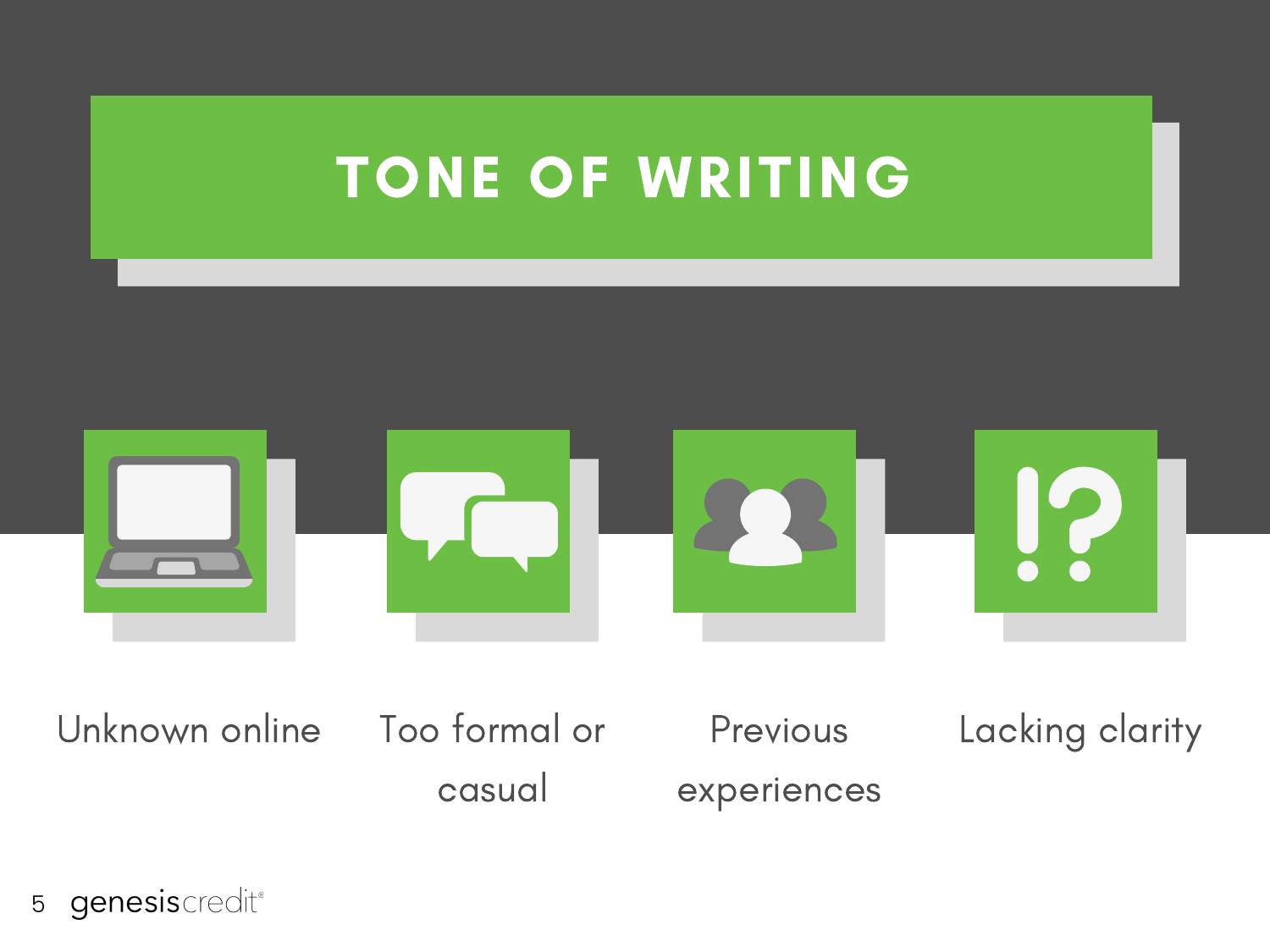### ASSUMPTION OF READER



Acronyms and lingo

**Industry** knowledge

Context Your motivations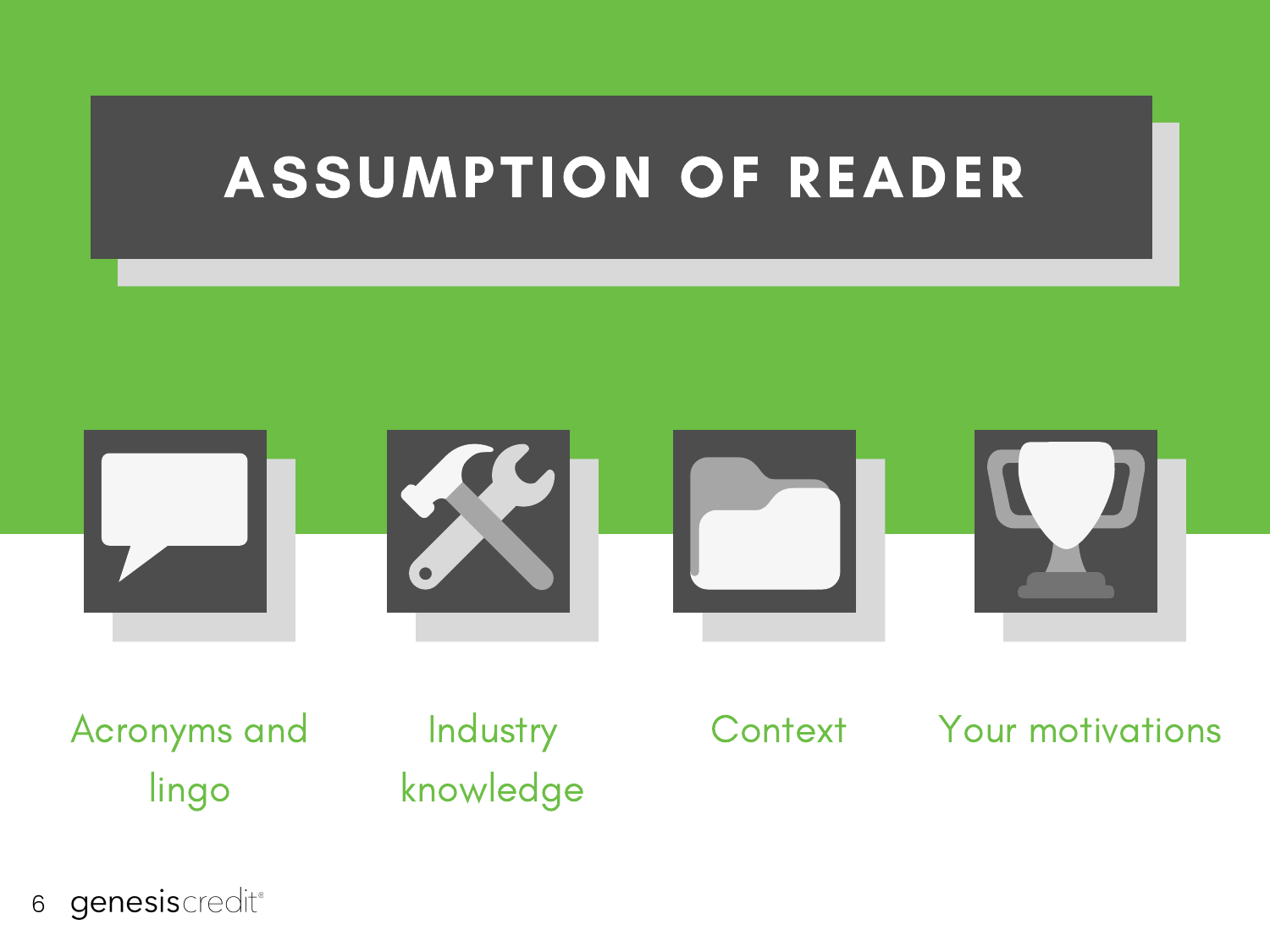### ENSURING TIMELINESS



Ask clear questions Include helpful information

Respond quickly Response needed timeline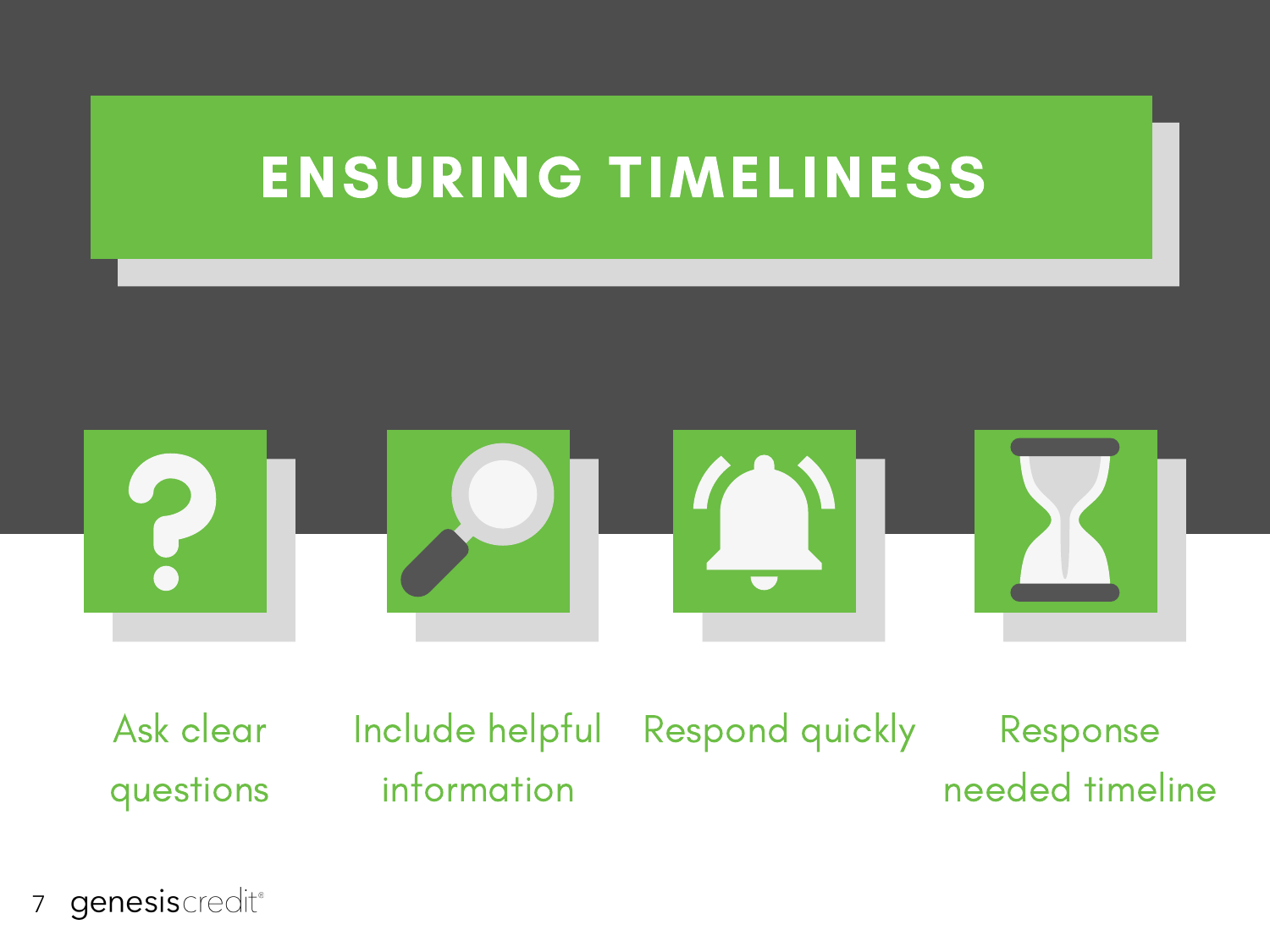## WHAT NOT TO INCLUDE

#### PLEASANTRIES

Hope you ' re well, how ' s life etc. Respect time, omit them.

#### FORMALITIES

Asking to ask, sorry to bother, etc. Directly ask questions.

#### REDUNDANCIES

Checking in, touching base, etc. Reword statements differently.

#### REMINDERS

Circling back, per last email, etc. Make clear requests.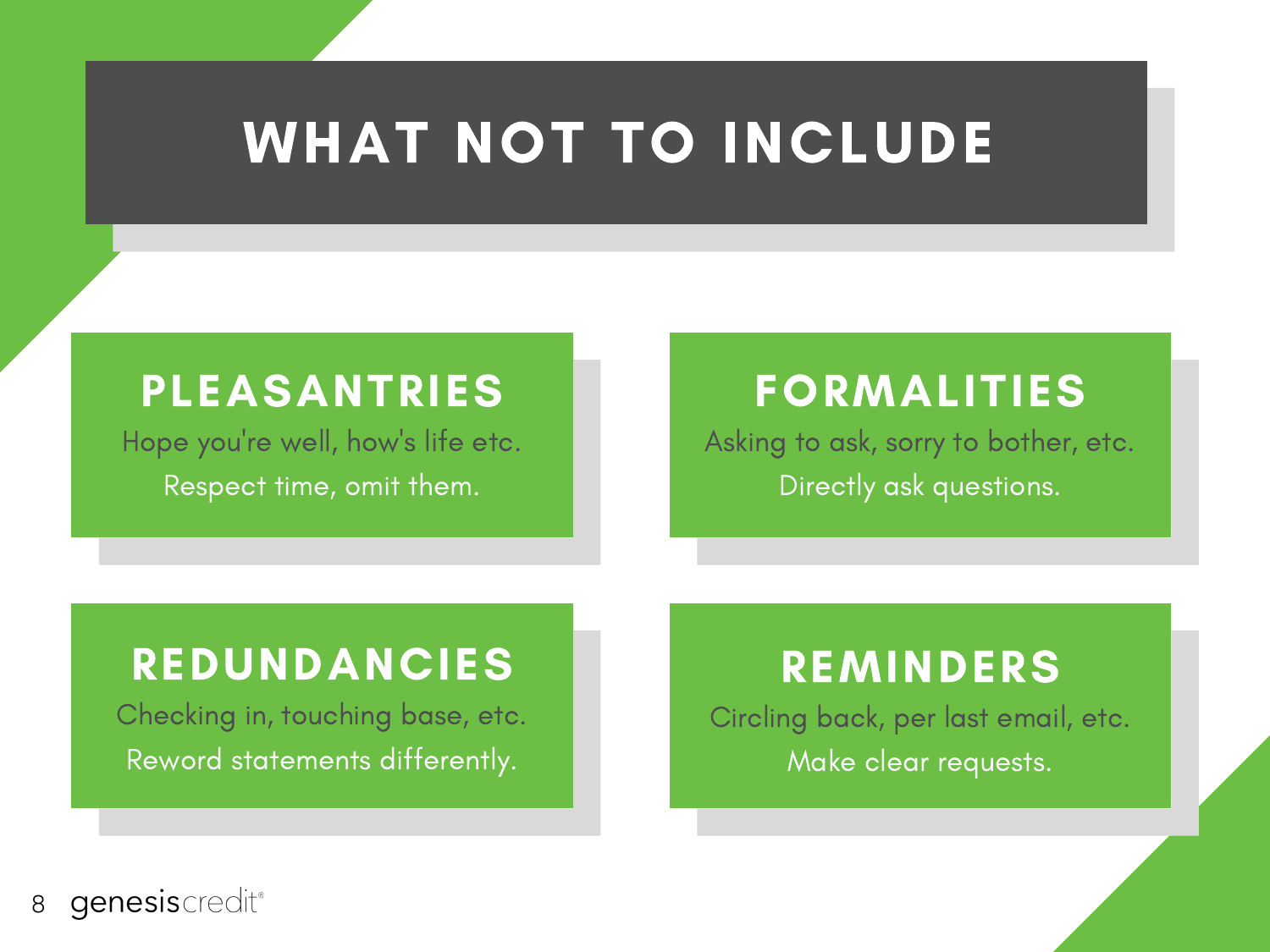### EXAMPLE ONE

Hello Steven,

How are you?

As per our last email, I am just circling back to see if I could ask you if you were free for a phonecall sometime this next week. Is that okay? I think it would be a good idea to speak about the best way to move forward with the partner because they have been asking me about what we are able to provide when they go live. Thanks.

Best wishes,

DJ Jaeger Training Manager | Genesis Financial Solutions, Inc. 1522 NW Greenbrier Pkwy, Suite 200 | Beaverton, OR 97006 503.941.3924 danielle.jaeger@genesis-fs.com

How could this email be improved?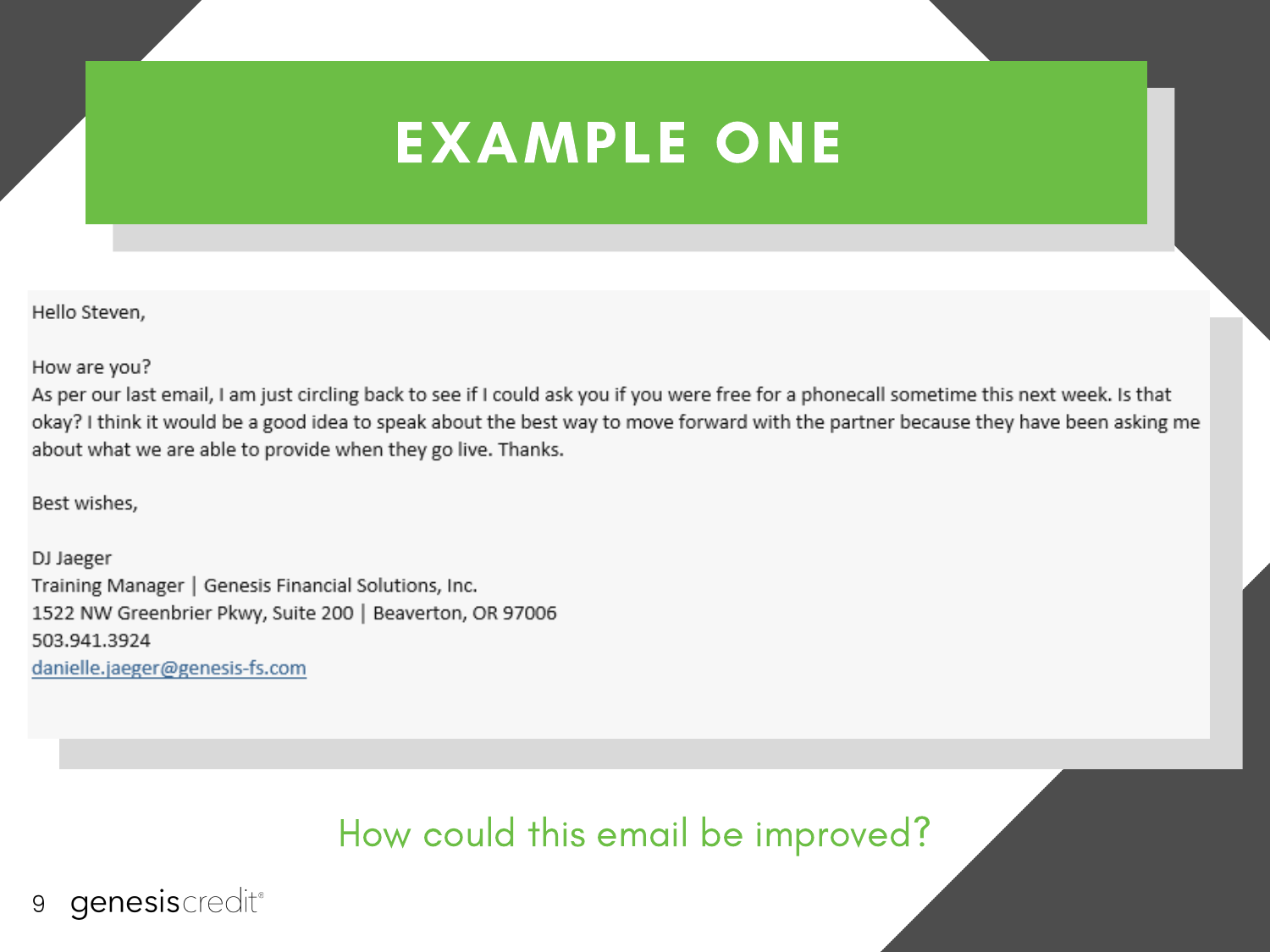### EXAMPLE ONE

Steven,

Are you free for a phone call or meeting this week to discuss how to move forward with Paul & Son's Construction before they go live on August 17th?

My Outlook calendar is up to date, so please schedule a time that works for you by the end of today.

Thank you,

DJ Jaeger Training Manager | Genesis Financial Solutions, Inc. 1522 NW Greenbrier Pkwy, Suite 200 | Beaverton, OR 97006 503.941.3924 danielle.jaeger@genesis-fs.com

> Omit pleasantries, reminders, and formalities. Increase directness and urgency.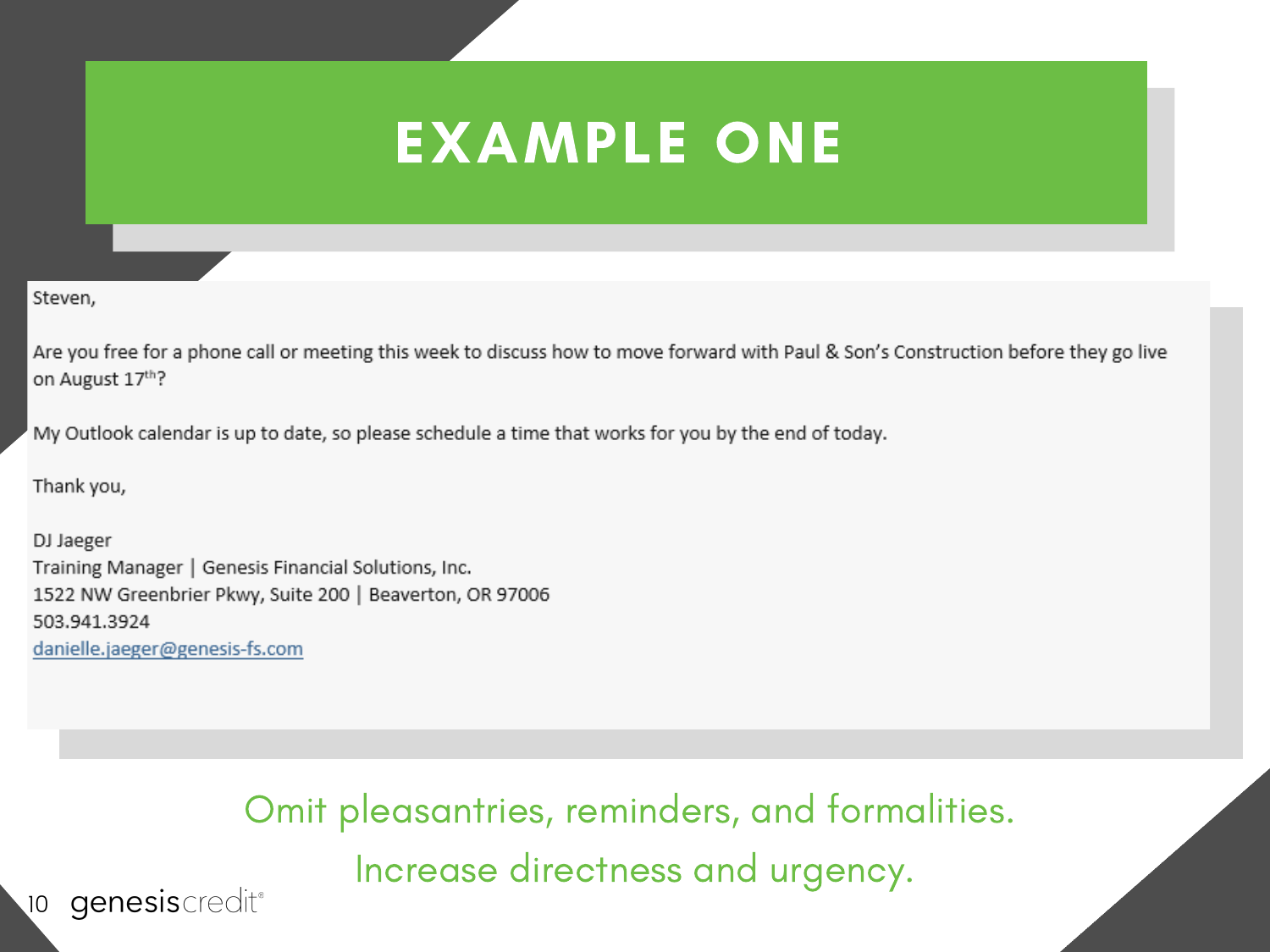### EXAMPLE TWO

Good Morning Steven,

I hope your doing well! What's the whether like there?

We discussed meeting this week, but never set up a time. I wanted to see if we could talk about how we could help you here at Genesis. How about it? Sorry to bother you, but I wanted to touch base since I didn't hear from you.

Sincerely,

DJ Jaeger Training Manager | Genesis Financial Solutions, Inc. 1522 NW Greenbrier Pkwy, Suite 200 | Beaverton, OR 97006 503.941.3924 danielle.jaeger@genesis-fs.com

#### How could this email be improved?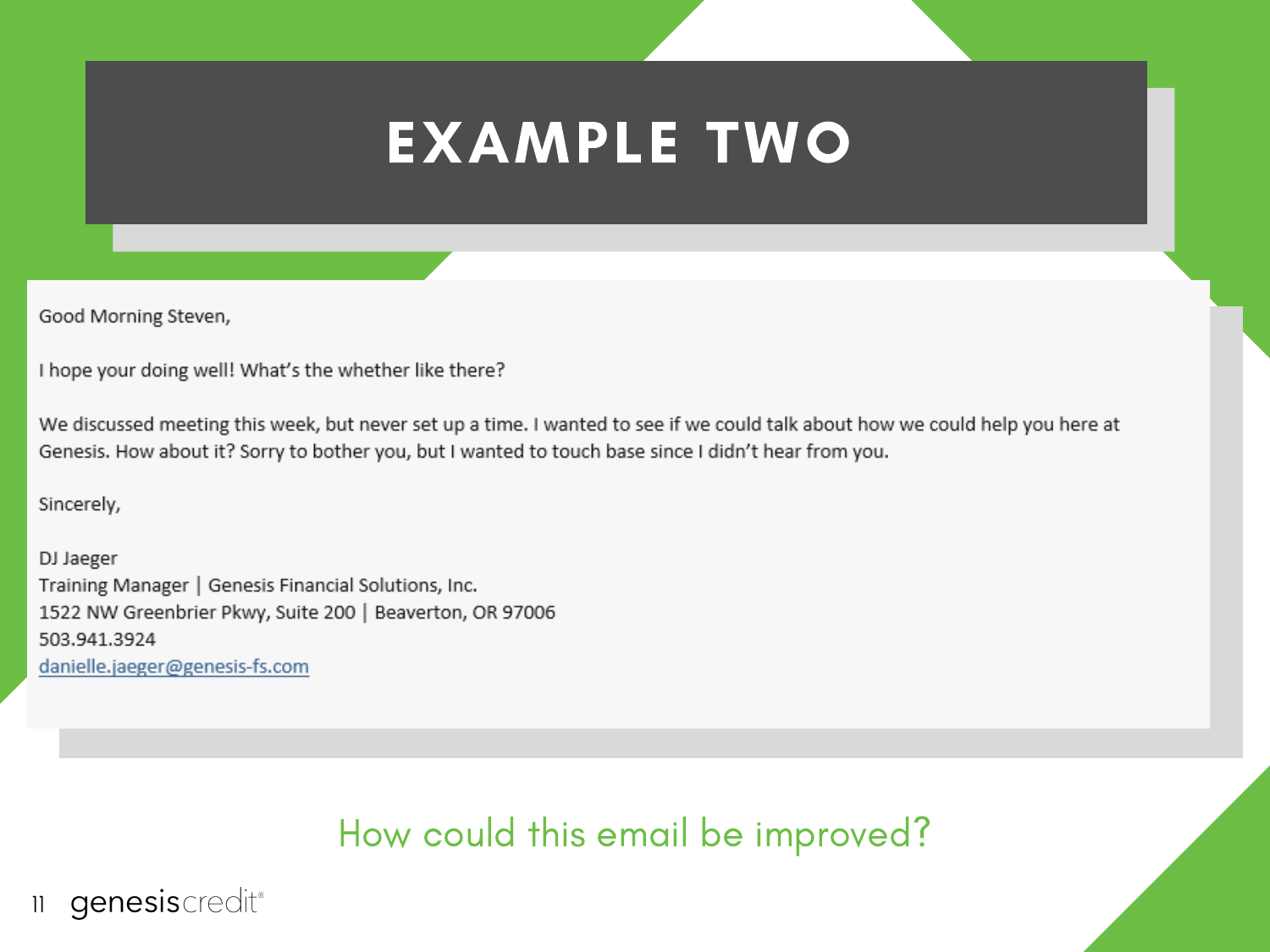### EXAMPLE TWO

Hello Steven!

I would love to showcase how Genesis Financial Solutions could provide additional revenue for Steven's Roofing Company.

Are you available for a phone call on Thursday, August 29th at 11 am Pacific?

I look forward to speaking soon,

DJ Jaeger Training Manager | Genesis Financial Solutions, Inc. 1522 NW Greenbrier Pkwy, Suite 200 | Beaverton, OR 97006 503.941.3924 danielle.jaeger@genesis-fs.com

> Omit pleasantries, reminders, and typos. Increase clarity and goal of email.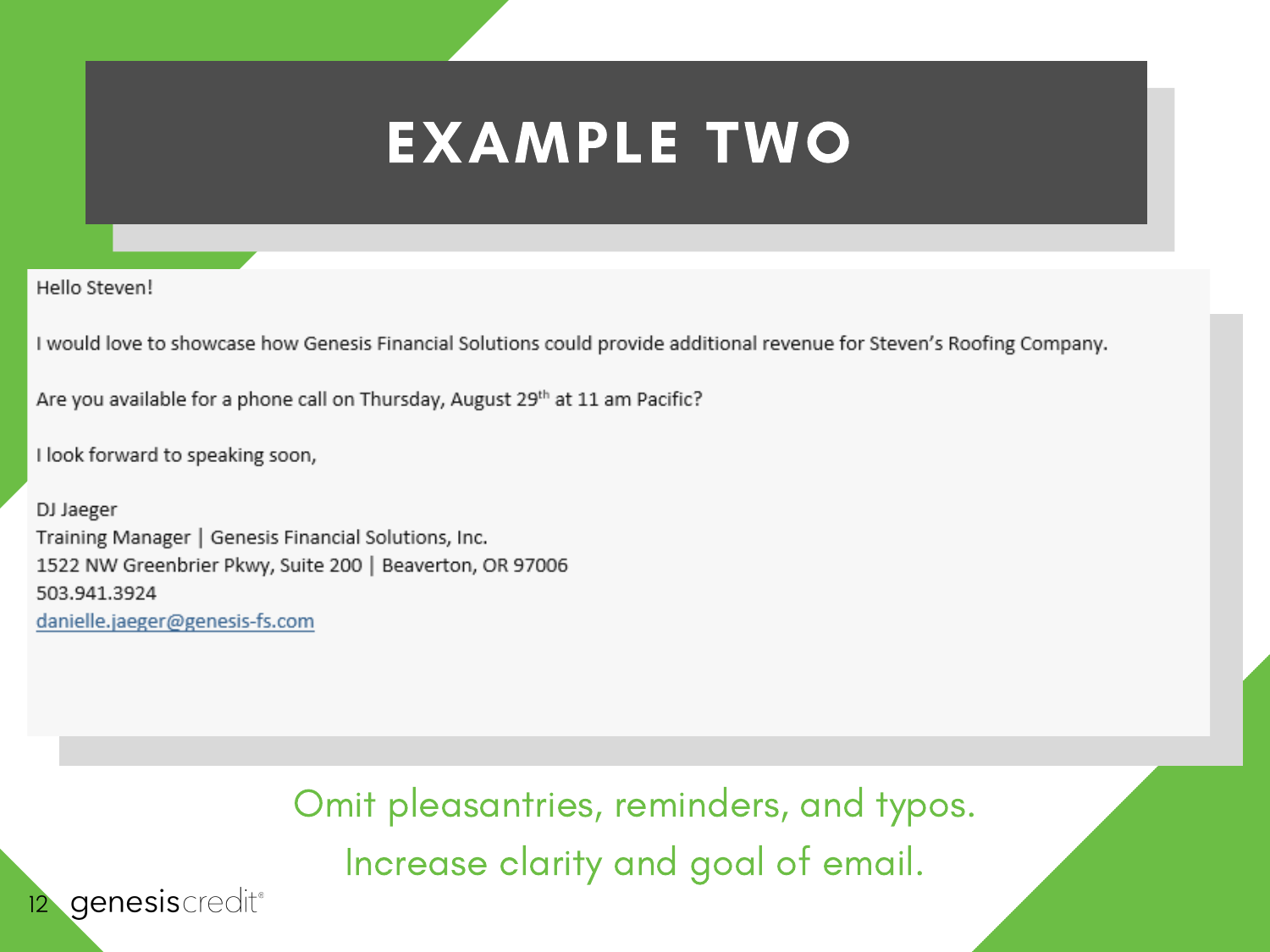### EXAMPLE THREE

Hi Steven,

We talked about meeting this week last week, but never set up a time last week. I wanted to see if we could talk this week about how we could work together to help this partner? I hope we can meet soon. I didn't hear from you, so I wanted to circle back after our talk last week.

Warmest reguards,

DJ Jaeger Training Manager | Genesis Financial Solutions, Inc. 1522 NW Greenbrier Pkwy, Suite 200 | Beaverton, OR 97006 503.941.3924 danielle.jaeger@genesis-fs.com

How could this email be improved?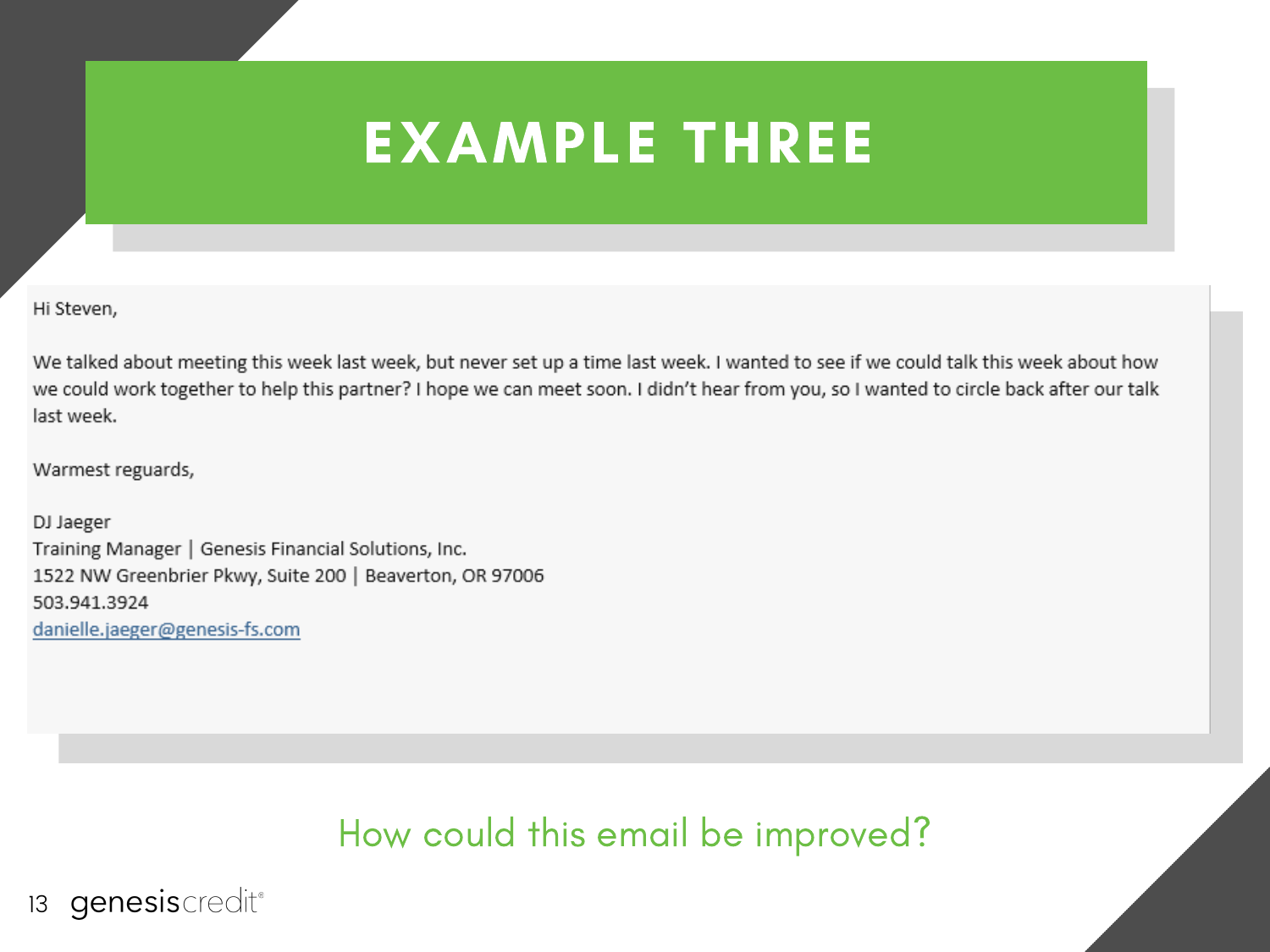### EXAMPLE THREE

Hi Steven,

Can we meet on Wednesday at 11 am to discuss our strategy for supporting Aspen Dental? Thanks!

DJ Jaeger Training Manager | Genesis Financial Solutions, Inc. 1522 NW Greenbrier Pkwy, Suite 200 | Beaverton, OR 97006 503.941.3924 danielle.jaeger@genesis-fs.com

> Omit obtuse language. Increase clarity and directness.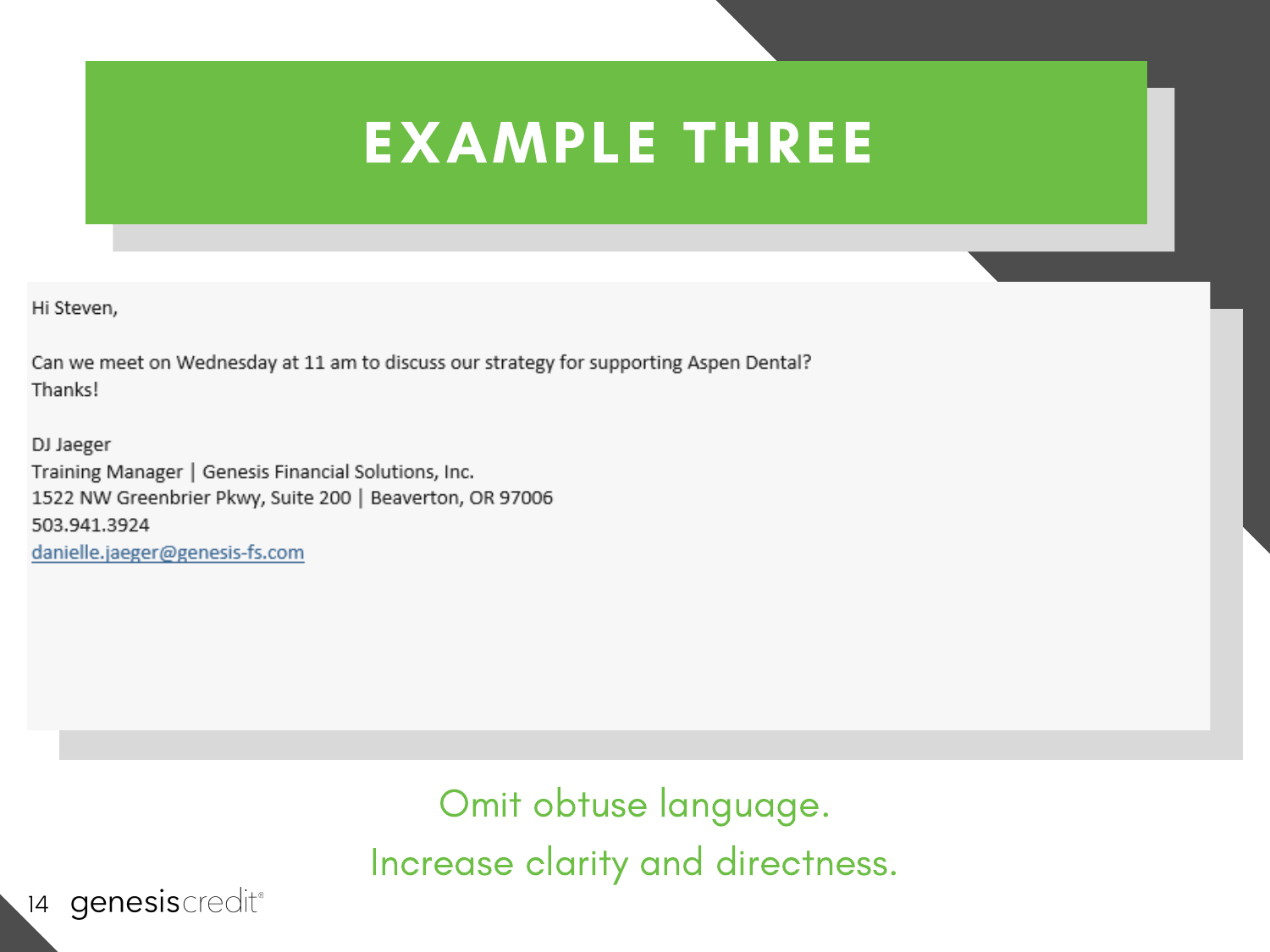

# WHAT NEEDS CLARIFICATION? Questions & Answers

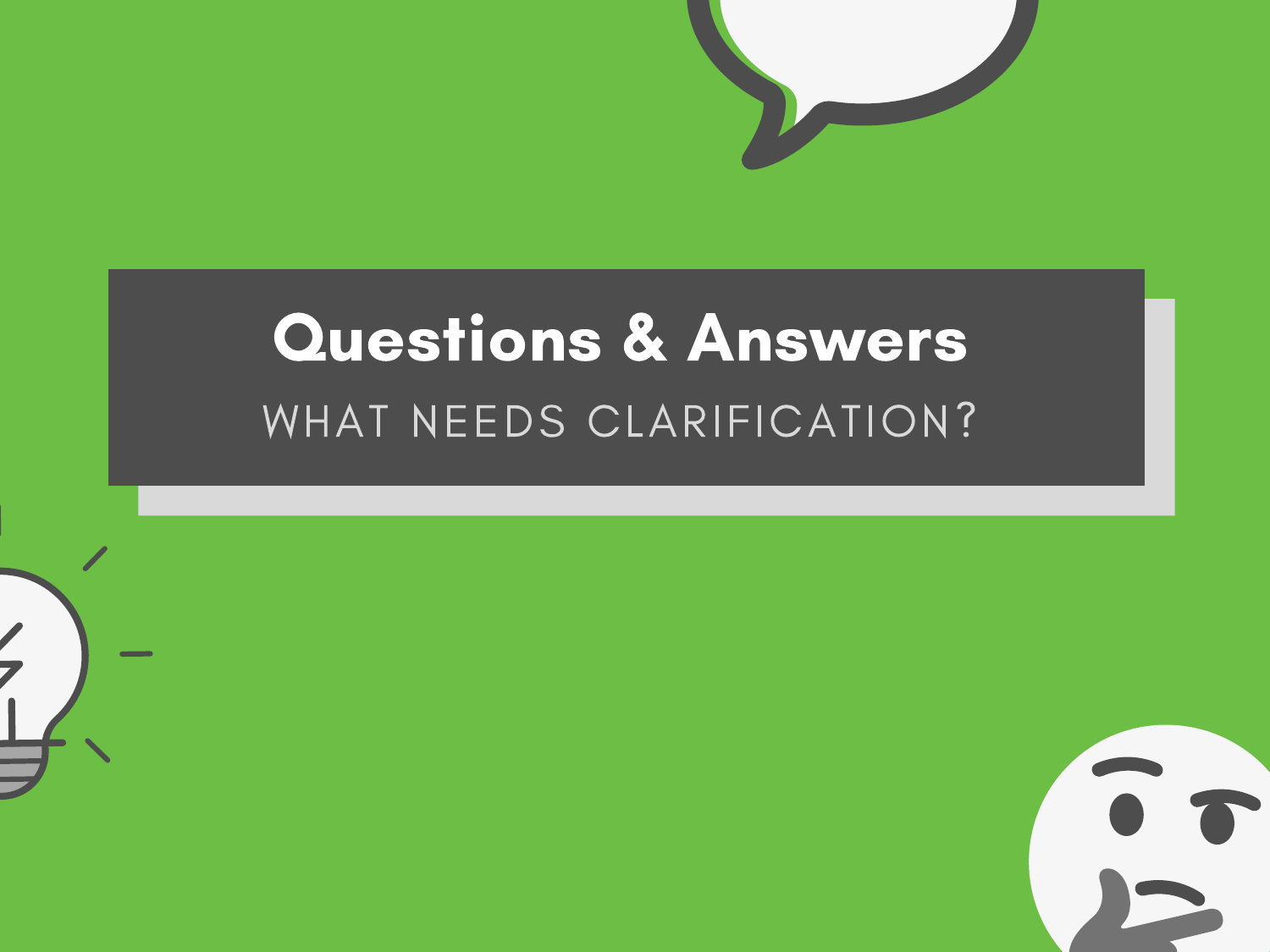### WHAT SHOULD EMAIL WRITERS KEEP IN MIND?

### WHAT IS MOST IMPORTANT TO REMEMBER?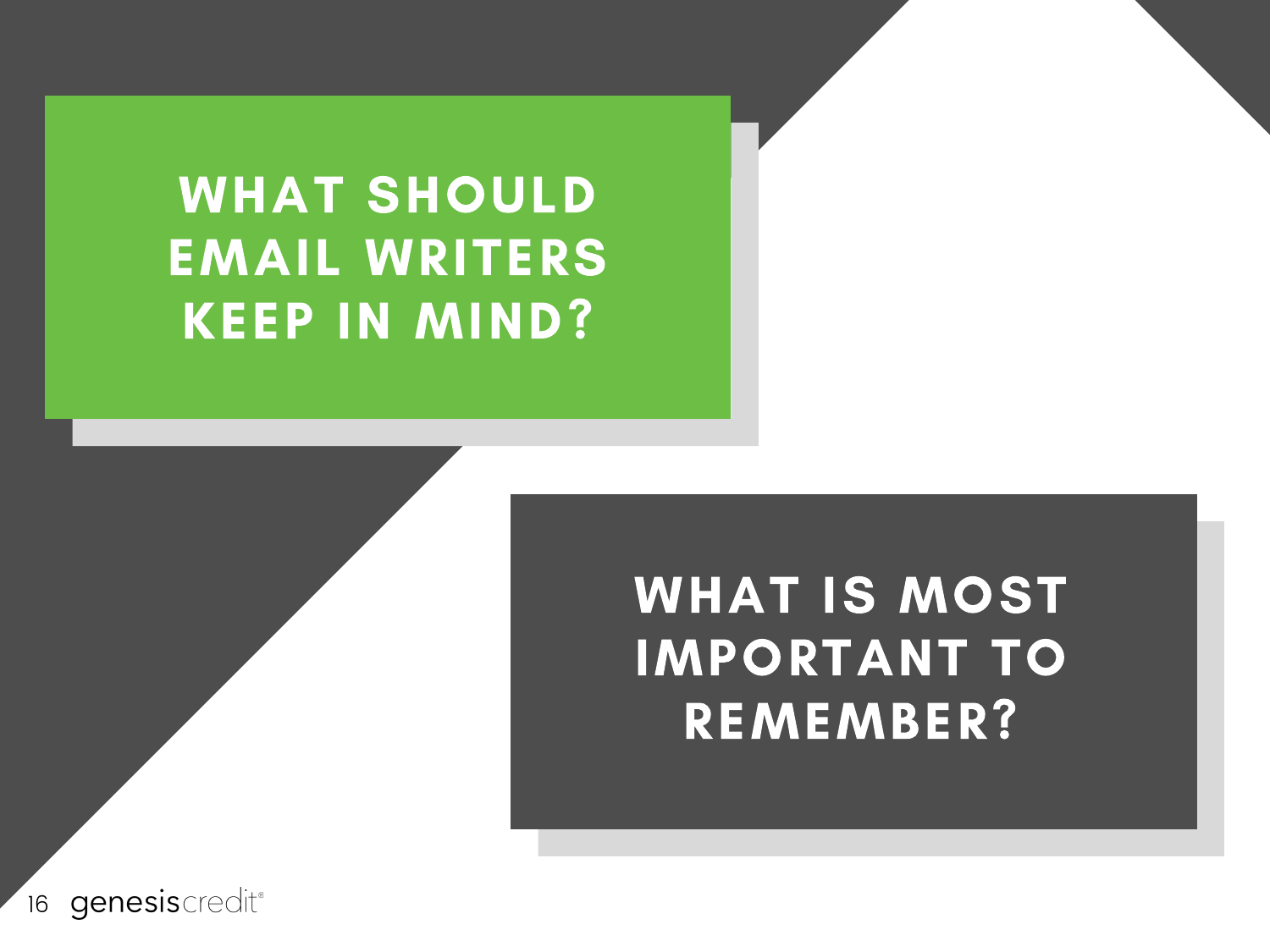### LET'S PRACTICE! TIME TO WRITE AN EMAIL OF YOUR OWN

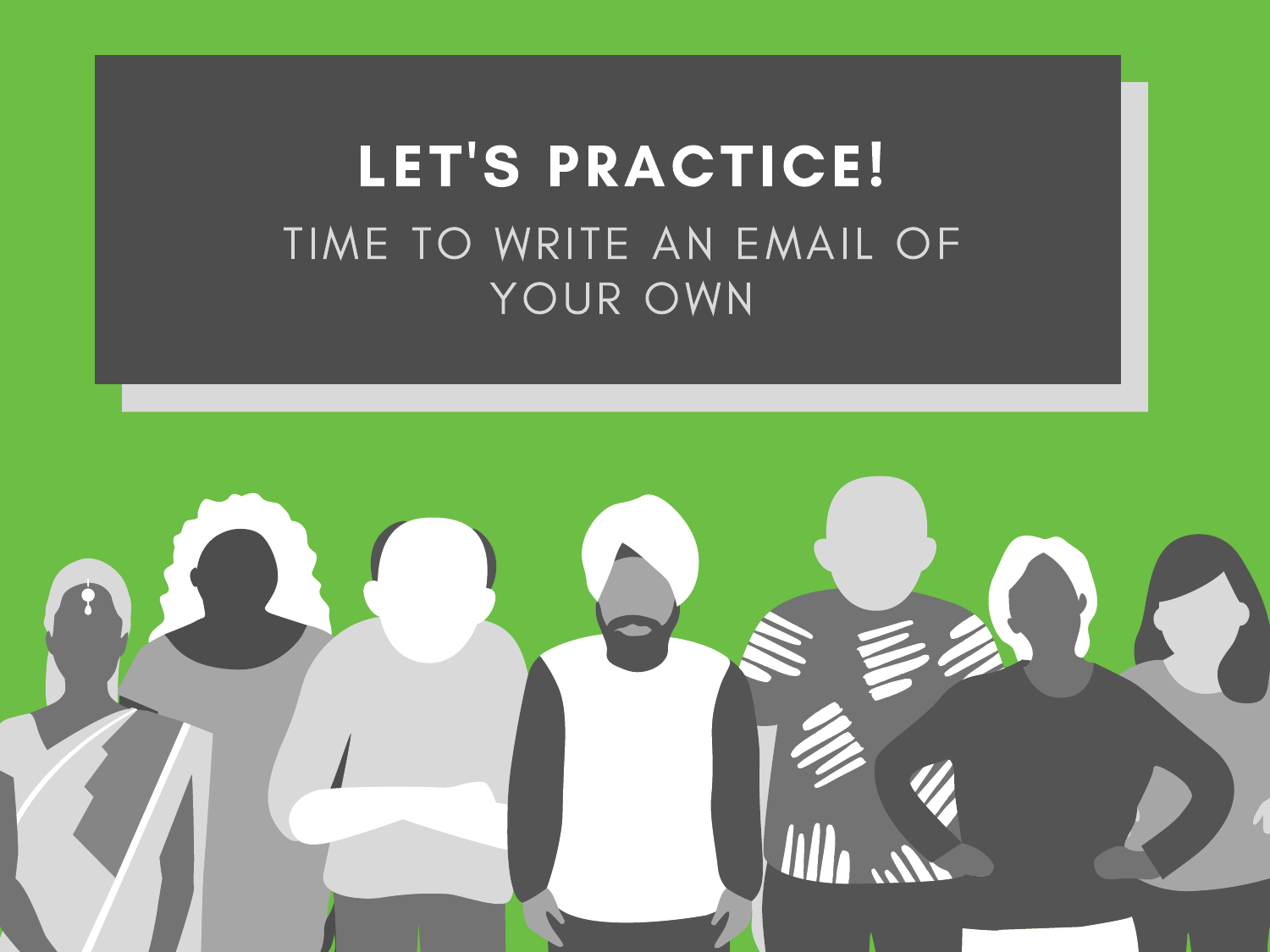### AUTHOR

You!

#### RECIPIENT

A coworker named Jenny

#### SUBJECT

You and Jenny need to meet this week to discuss a partner issue

#### MINIMIZE

- Pleasantries
- Reminders
- Formalities
- Redundancies

#### TIME

Take 10 minutes to write the email to Jenny